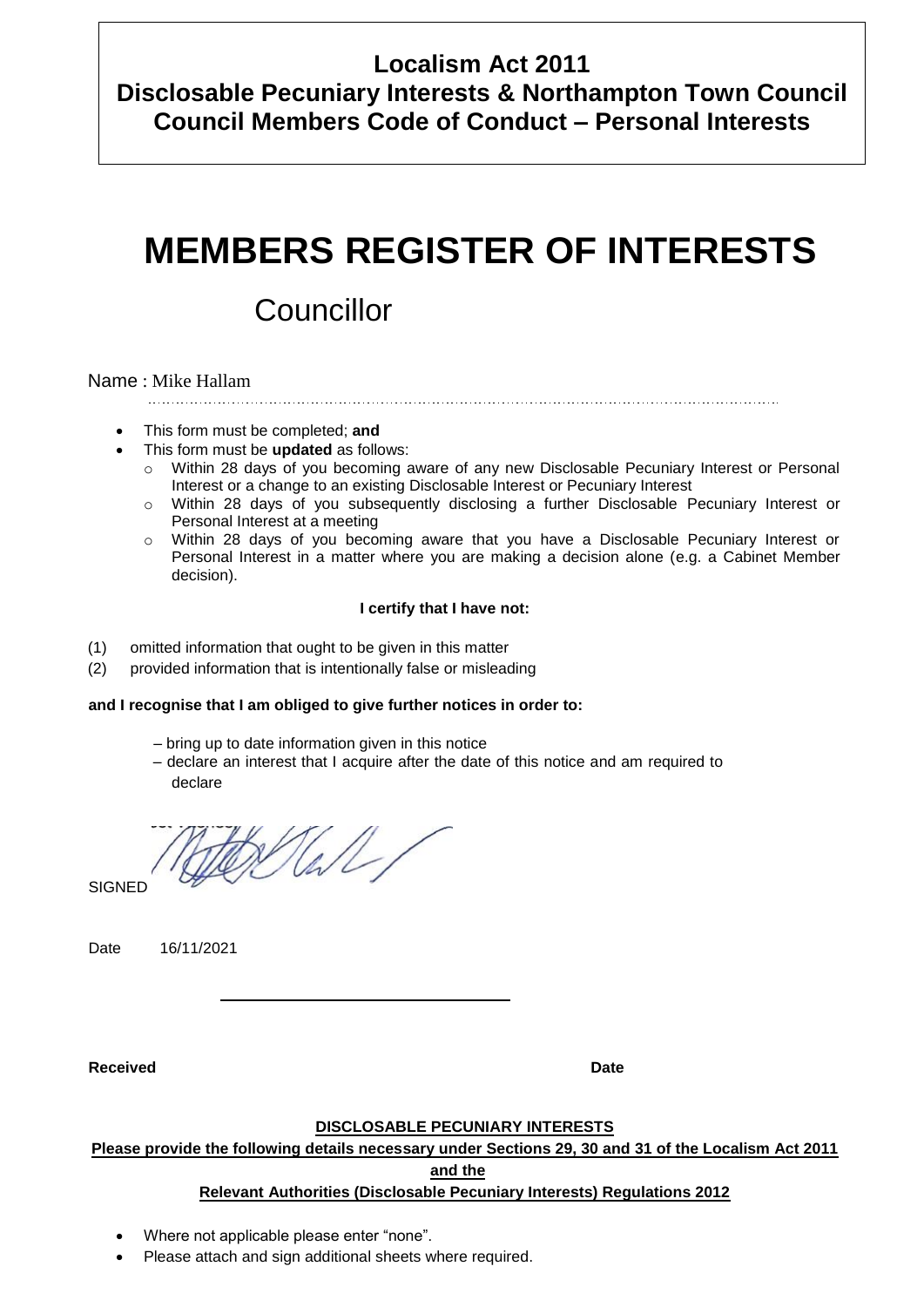- **Please note that an interest is a disclosable pecuniary interest if it is an interest of:** o **yours;**
	- **Or it is an interest of:**
		- o **your spouse or civil partner;**
		- o **a person with whom you are living as husband and wife; or**
		- o **a person with whom you are living as if you were civil partners**

**and you are aware that that other person has the interest.** 

#### **1) Employment, office, trade, profession or vocation** \_\_\_\_\_\_\_\_\_\_\_\_\_\_\_\_\_\_\_\_\_\_\_\_\_\_\_\_\_\_\_\_\_\_\_\_\_\_\_\_\_\_\_\_\_\_\_\_\_\_\_\_\_\_\_\_\_\_\_\_\_\_\_\_\_

Any employment, office, trade, profession or vocation carried on for profit or gain.

**Self:**

Business Development Manager at Iron Mountain

#### **Spouse or Partner:**

Office Administrator for Peak Empower

#### **2)Sponsorship**

Any payment or provision of any other financial benefit (other than from the Council) made or provided within the relevant period in respect of any expenses incurred by you in carrying out duties as a Member, or towards your election expenses. This includes any payment or financial benefit from a trade union within the meaning of the [Trade Union and Labour Relations \(Consolidation\) Act 1](http://login.westlaw.co.uk/maf/wluk/app/document?src=doc&linktype=ref&&context=13&crumb-action=replace&docguid=I5FE396B0E42311DAA7CF8F68F6EE57AB)992.

**Self:**

Conservative Party/Northampton North Conservative Association

#### **Spouse or Partner:**

Conservative Party/Northampton North Conservative Association

#### **3) Contracts**

Any contract which is made between you (or a *body in which the relevant person has a beneficial interest*) and the Council:

- (a) under which goods or services are to be provided or works are to be executed; and
- (b) which has not been fully discharged.

**Self**

My former employer (Zen Office – part of the Paragon Group) has a contract for the supply of a photocopier/MFP along with a service and support contract to the Council.

#### **Spouse or Partner:**

None

#### **4)Land**

Any beneficial interest in *land* which is within the area of the Council: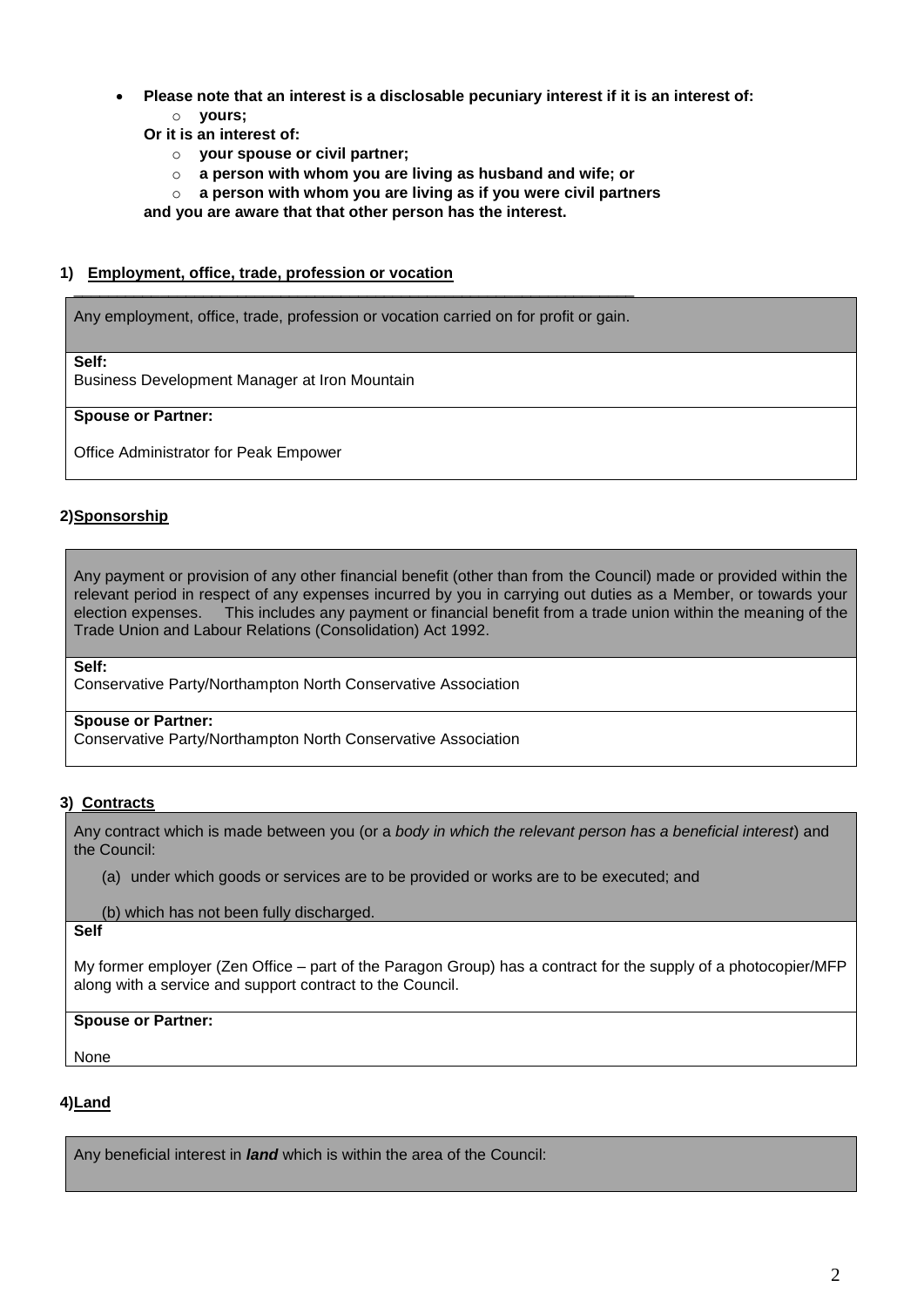#### **Self:**

17 Spinney Hill Road, Northampton, NN3 6DH (Owner) 84 Howards Way, Northampton, NN3 6RP (Owner) 78 St Georges Avenue, Northampton, NN2 6JF (Trustee)

#### **Spouse or Partner:**

17 Spinney Hill Road, Northampton, NN3 6DH (Owner)

#### **5)Licences**

Any licence (alone or jointly with others) to occupy land in the area of the Council for a month or longer

**Self:**

84 Howards Way, Northampton, NN3 6RP

#### **Spouse or Partner:**

None

#### **6)Corporate Tenancies**

Any tenancy where (to your knowledge)

- (a) the landlord is the Council; and
- (b) the tenant is a body in which the relevant person has a beneficial interest.

| Self:                      |  |
|----------------------------|--|
|                            |  |
|                            |  |
|                            |  |
| None<br>Spouse or Partner: |  |
|                            |  |
|                            |  |
| None                       |  |
|                            |  |

#### **7) Securities**

| Any beneficial interest in securities of a body where                                                                                                                                                                                                          |  |  |  |
|----------------------------------------------------------------------------------------------------------------------------------------------------------------------------------------------------------------------------------------------------------------|--|--|--|
| (a) that body (to your knowledge) has a place of business or land in the area of the Council; and                                                                                                                                                              |  |  |  |
| either—<br>(b)                                                                                                                                                                                                                                                 |  |  |  |
| the total nominal value of the securities exceeds £25,000 or one hundredth of the total issued share<br>(i)<br>capital of that body; or                                                                                                                        |  |  |  |
| where the share capital of that body is of more than one class, the total nominal value of the shares<br>$(\mathbf{II})$<br>of any one class in which you have a beneficial interest exceeds one hundredth of the total issued<br>share capital of that class. |  |  |  |
| Self:<br>None                                                                                                                                                                                                                                                  |  |  |  |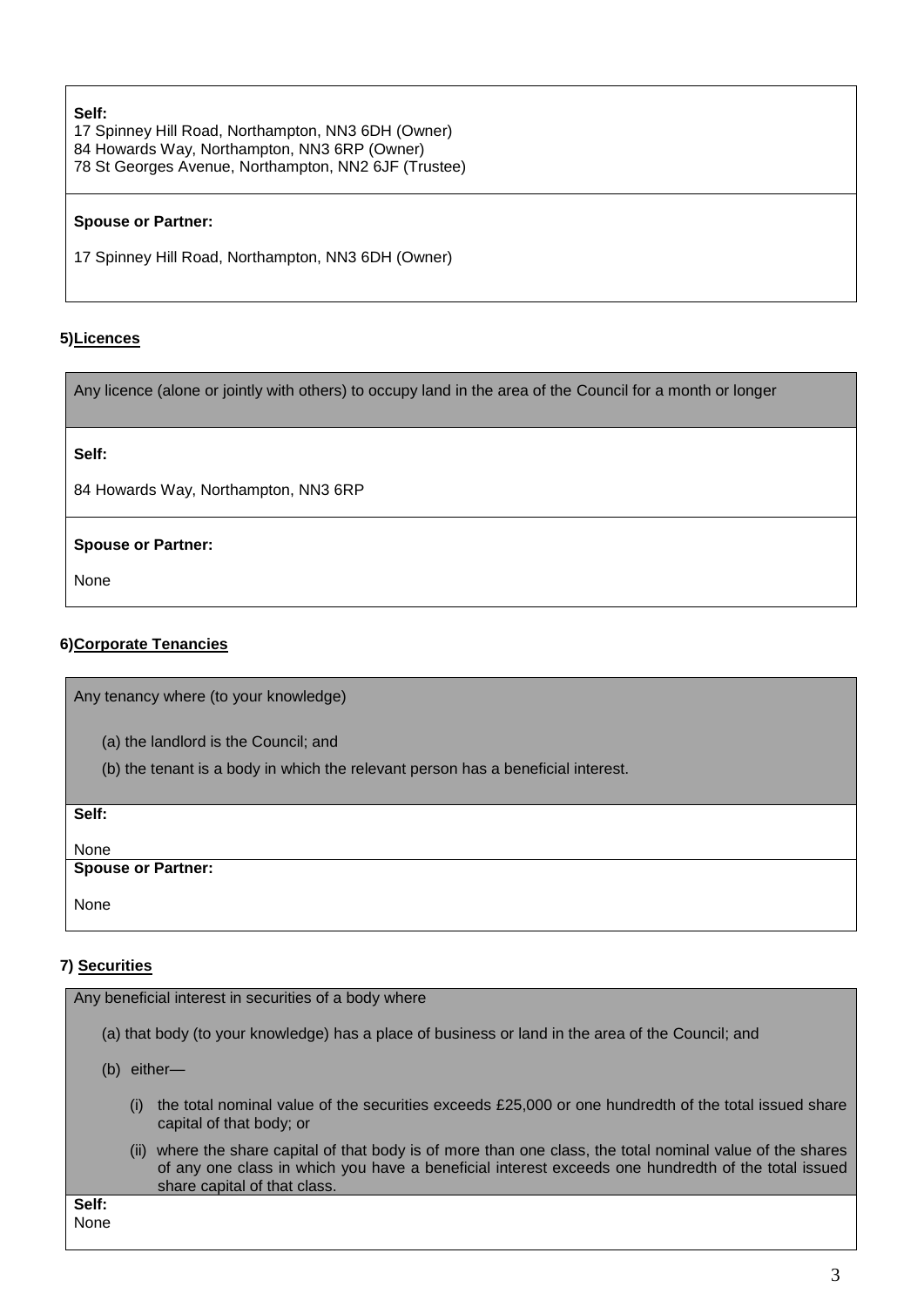#### **NOTES – DISCLOSABLE PECUNIARY INTERESTS**

- **"**body in which the relevant person has a beneficial interest" means a firm in which the *relevant person* is a partner or a body corporate of which the *relevant person* is a *director,* or in the *securities* of which the *relevant person* has a beneficial interest;
- **"director"** includes a member of the committee of management of an industrial and provident society within the meaning given by section 1(I) of the co-operative and community benefit Societies Act 2014, other than a society registered as a credit union.
- **"land"** excludes an easement, servitude, interest or right in or over land which does not carry with it a right for the relevant person (alone or jointly with another) to occupy the land or to receive income;
- **"securities"** means shares, debentures, debenture stock, loan stock, bonds, units of a collective investment scheme within the meaning of the Financial Services and Markets Act 2000 and other securities of any description, other than money deposited within a building society.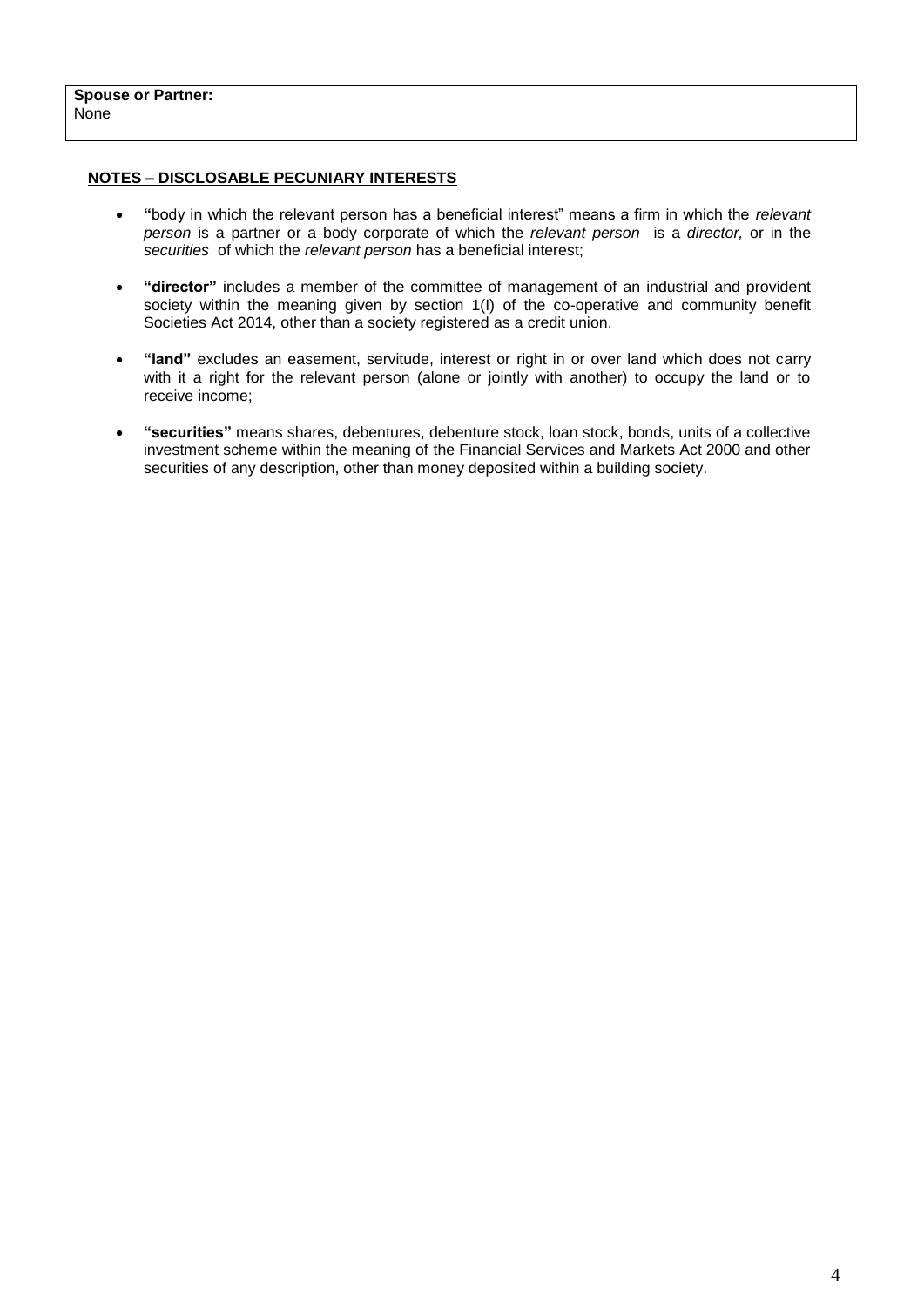## **Northampton Town Council**

### **Members' Code of Conduct**

## **PERSONAL INTERESTS**

| (1) | Any body of which you are in a position of general control or management and to which you are<br>appointed or nominated by the Council;                                                                              |
|-----|----------------------------------------------------------------------------------------------------------------------------------------------------------------------------------------------------------------------|
|     |                                                                                                                                                                                                                      |
|     | None                                                                                                                                                                                                                 |
|     |                                                                                                                                                                                                                      |
|     |                                                                                                                                                                                                                      |
|     |                                                                                                                                                                                                                      |
|     |                                                                                                                                                                                                                      |
|     |                                                                                                                                                                                                                      |
|     |                                                                                                                                                                                                                      |
| (2) | Any body;                                                                                                                                                                                                            |
|     | exercising functions of a public nature                                                                                                                                                                              |
|     | directed to charitable purposes; or                                                                                                                                                                                  |
|     | one of whose principal purposes includes the influence of public opinion or policy (including any<br>political party or trade union) of which you are a member or in a position of general control or<br>management; |
|     | Member of West Northamptonshire Council and Portfolio Holder for HR and Corporate Services<br><b>Bluecoat Educational Charity</b>                                                                                    |
|     |                                                                                                                                                                                                                      |
|     |                                                                                                                                                                                                                      |
|     |                                                                                                                                                                                                                      |
|     |                                                                                                                                                                                                                      |
|     |                                                                                                                                                                                                                      |
|     |                                                                                                                                                                                                                      |
|     |                                                                                                                                                                                                                      |

**(3) Any gifts or hospitality with an estimated value of at least £10 which you have received by virtue of your office, or a series of gifts or hospitality, from the same source within any 12-month period**  which together ae worth more than the estimated value of £10. Please give details of the **gift/hospitality and its source:**

\_\_\_\_\_\_\_\_\_\_\_\_\_\_\_\_\_\_\_\_\_\_\_\_\_\_\_\_\_\_\_\_\_\_\_\_\_\_\_\_\_\_\_\_\_\_\_\_\_\_\_\_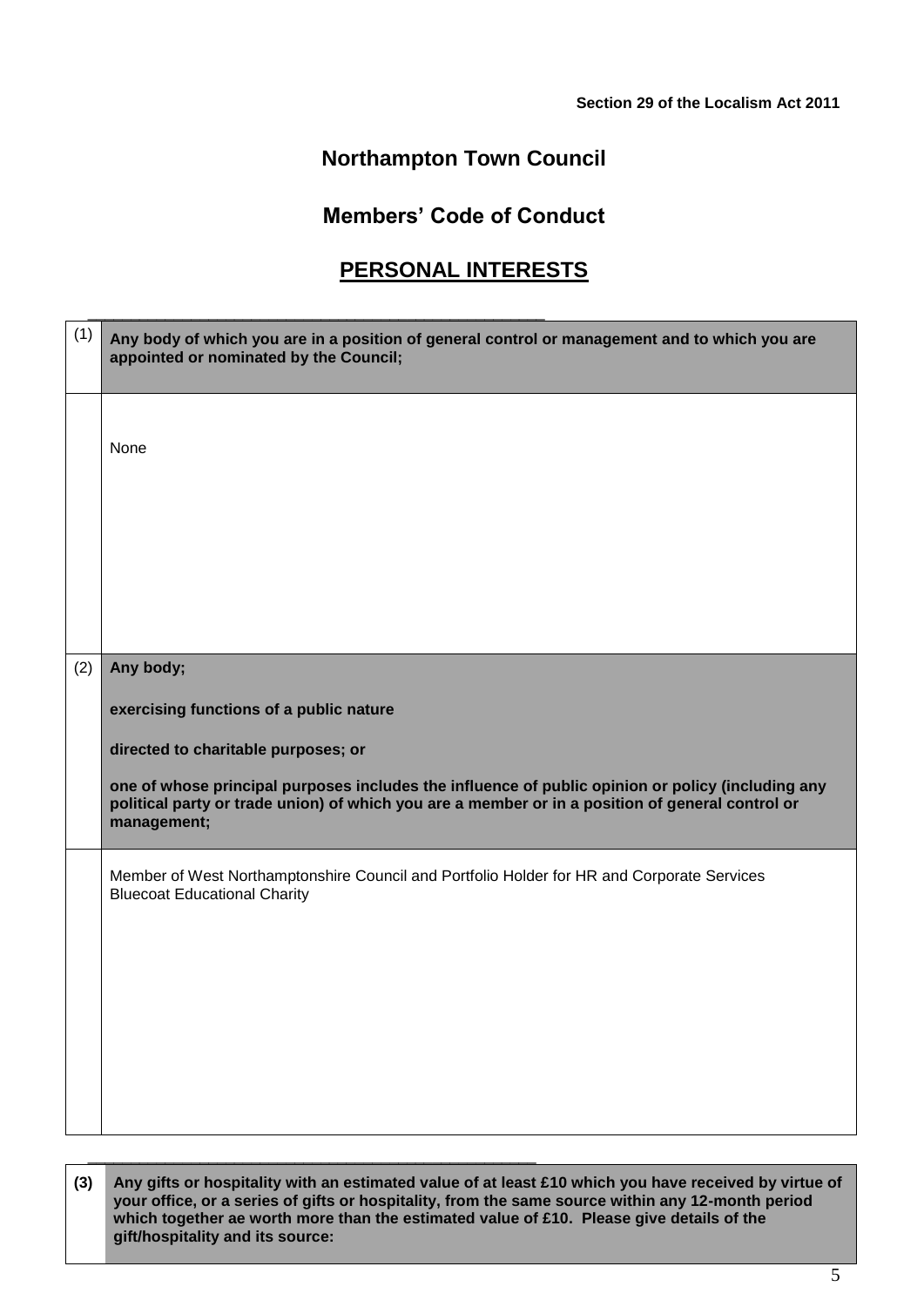#### **Guidance Notes for the Register of Members' Disclosable Pecuniary Interests**

#### **Part 1 – Disclosable Pecuniary Interests**

These notes provide guidance about the information members should include on the register of disclosable pecuniary interests form.

The relevant section of the register is given in bold, followed by the corresponding guidance. It is a legal requirement that each member must register their disclosable pecuniary interests and those of their partner. Each individual member must make their own judgement about making a declaration and they should not rely on a direction from an officer, though if in doubt they may seek advice.

All Members are required to complete the form within 28 days of the code of conduct having been adopted by the Council or within 28 days of being elected, re-elected or appointed to the Council. Outside of this period, when members have declared a disclosable pecuniary interest at a meeting and that interest was not on their register, they must update their register within 28 days of that meeting. The same rule applies to members making decisions when acting alone. Failure to register or to declare a "disclosable pecuniary interest" is a criminal offence. So is speaking and voting, unless you have a dispensation. This is punishable by a fine of up to £5,000 and/or disqualification as a councillor for up to five years.

#### **Employment, office, trade, profession or vocation**

You must provide details of any employment, trade, profession or vocation carried out for profit or gain. If employed. Please give the name of your employer, the title of the post held, or brief description of the activity concerned, for example 'accountant'.

#### **Sponsorship**

You must provide details of any payment or provision of any other financial benefit made in respect of any expenses incurred by you in carrying out duties as a member, or towards your election expenses. This does not include any allowances paid to you by the Council, but it does include any payment or financial benefit from a trade union within the meaning of the Trade Union and Labour Relations (Consolidation) Act 1992).

You do not need to declare the amounts of any payments, only the name of the person or organisation making them.

#### **Contracts**

You must provide details of any contract made between you (or a body in which you have a beneficial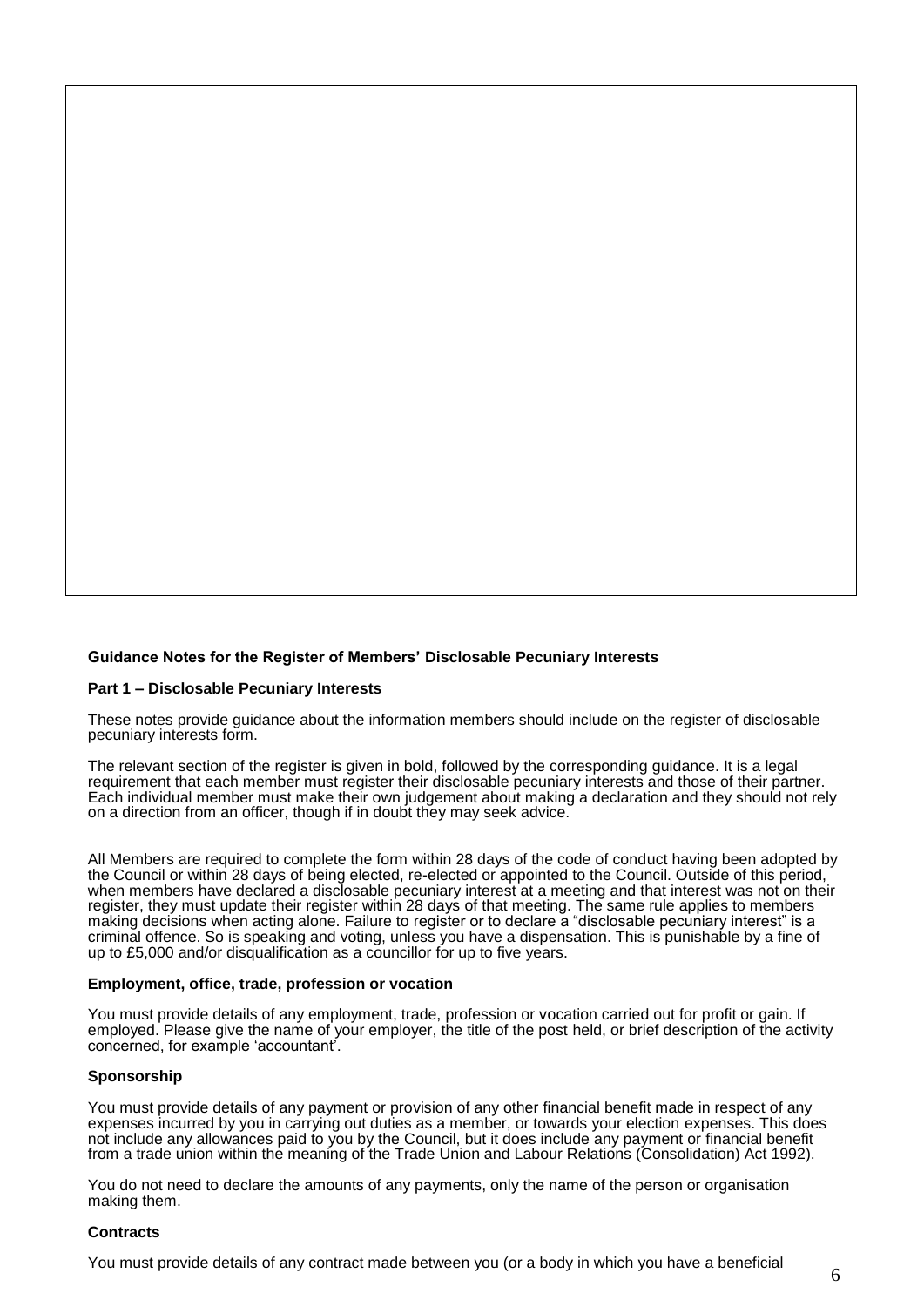interest) or your partner and Northampton Town Council:

a) under which goods or services are to be provided or works are to be executed; and

b) which has not been fully discharged.

You must also provide details of any contract made between you and any organisation contracted to carry out business on the Council's behalf. You do not need to state what the financial arrangements are, but should say how long the contract is for.

#### **Land**

You must provide details of any beneficial interest in land which is within the area covered by Northampton Town Council. This includes the house in which you live, whether owned or rented. You should include any land in West Northamptonshire in which you have a beneficial interest, including any land or property from which you receive rent, or of which you are the mortgagee, and should give the address of a brief description of the location. For this purpose, "land" excludes an easement, servitude, interest or right in or over land which does not carry with it a right for you or your spouse/partner to occupy the land or to receive income from it.

#### **Licences**

You must provide details of any licence held (alone or jointly with others) to occupy land in West Northamptonshire for a month or longer. This includes any allotments, garage licences, grazing arrangements or any other short-term arrangements to use the authority's land or property.

#### **Corporate tenancies**

You must please provide details of any land owned by the Council where you or your partner, in a personal or business capacity, is a tenant or has an interest or connection with a body which is a tenant and has a beneficial interest in the land. This includes all tenancies of property where the landlord is the Council and the tenant is a company in which you or your partner has a beneficial interest or of which you or your partner is a director.

#### **Securities**

You must provide details of any beneficial interest in securities\* of a body where that body (to your knowledge) has a place of business or land in the area covered by Northampton Town Council. You should list the names of any companies, industrial and provident societies, co-operative societies or other bodies corporate that (to your knowledge) are active in West Northamptonshire and in which you have a substantial interest.

You do not need to show the extent of your interest. Deposits with banks or building societies do not need to be shown.

You only need to provide details of your interest when the total nominal value of the securities exceeds £25,000 or one hundredth of the total issued share capital of that body, or if the share capital of that body is of more than one class, the total nominal value of the shares of any one class in which the relevant person has a beneficial interest exceeds one hundredth of the total issued share capital of that class.\*stocks, shares or bonds

#### **Part 2 – Non-Statutory Disclosable Interests**

#### **Non-Statutory Disclosable Interests (note – these are not disclosable pecuniary interests)**

You should provide details of any other interests you wish to declare but which are not disclosable pecuniary interests.

#### Examples could include:

a) membership of, or position of control or management in any body to which you have been appointed by the Council as its representative;

b) membership of a body whose principal purposes include the influence of public opinion or policy; c) membership of a charitable organisation, a trade union, professional association or a private club; d) anything which relates to one of the disclosable pecuniary interests set out in this code but which affects a family member or other person with whom you have a close association other than your spouse or partner.

This category should not include organisations through which you have a disclosable pecuniary interest. Such organisations should be listed in the appropriate place elsewhere on the register.

#### **Please note that the examples listed above are not exhaustive.**

#### **Part 3 - Sensitive Information**

Where you consider that disclosure of the details of an interest could lead you, or a person connected to you, or a person connected with you, being subject to violence or intimidation, and the Monitoring Officer

7